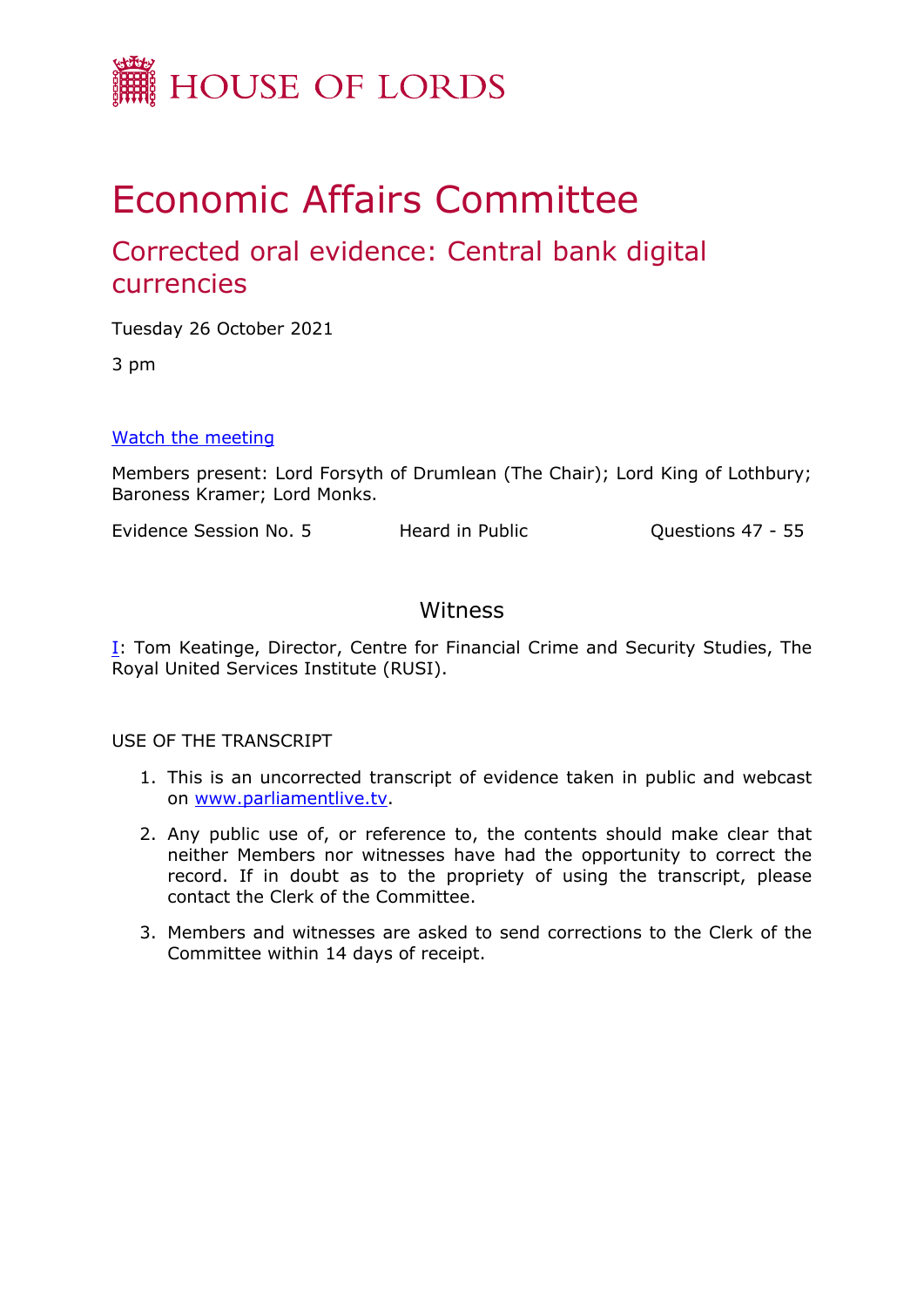## <span id="page-1-0"></span>Examination of Witness

Tom Keatinge.

Q47 **The Chair:** Welcome to the Economic Affairs Committee. Our first witness today is Tom Keatinge, director of the Centre for Financial Crime and Security Studies at the Royal United Services Institute. Welcome. Perhaps I could begin by asking the first question. To what extent is a Chinese central bank digital currency a threat to the dominance of the US dollar?

*Tom Keatinge:* We are all watching what China is doing as relates to central bank digital currencies because it clearly is, in terms of major economies, ahead of the rest of the world. As you have discussed in previous sessions, the problems, if there are any, that central bank digital currencies are trying to address vary around the world. Is a central bank digital currency in China a threat to the US dollar? No, not necessarily. Of course, it depends on what the United States chooses to do in response to developments in China.

Regardless of whether a central bank digital currency moves ahead in China, the fact of the matter is that the global financial system is balkanising and many countries around the world are trying to figure out how to operate beyond the reach of the US dollar, for all the sanctions and other security implications that that brings. We are at a point where central bank digital currencies might accelerate the balkanisation of the global financial system and the ability of countries to move beyond the reach of the US dollar. Therefore, it may be the case that a Chinese central bank digital currency is a threat to the US dollar, but I would not say that that is the only threat that the US dollar faces.

**The Chair:** Do you want to just develop that point about balkanisation and how the US might respond to it?

**Tom Keatinge:** We meet a week on from the US Treasury publishing its review of US sanctions policy. You could summarise that document in one way, which is to say that the United States realises that the overuse of sanctions by the US could reduce the effectiveness of sanctions in the future; otherwise people are not going to sit there and say, "You know what? I'm just going to sit around and accept the fact that the US has this control over me".

Over the last 20 years, perhaps, there have not been many options around if you wanted to use an economic system beyond the US dollar, but those options are beginning to emerge. Countries that want to trade with China might well find themselves in a position where they are unable to use the US dollar as part of the trade deal that they do as part of the belt and road initiative deals.

My point is that there are new options emerging, which might allow countries not to rely on the dollar to the extent that they have been doing. I am not suggesting that there is going to be a big bang moment where that will happen suddenly, but it is certainly the case, when you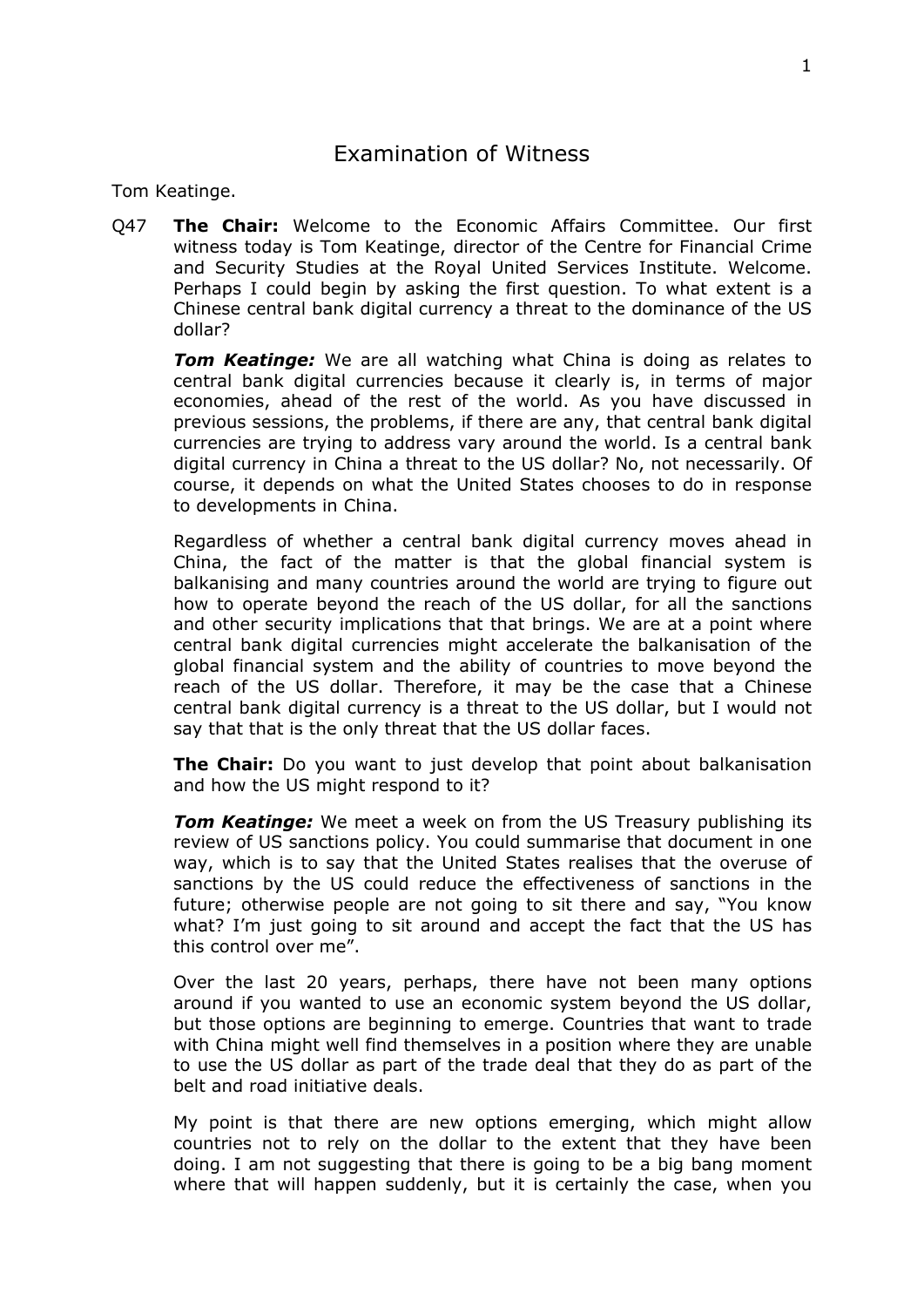travel around the world and speak to anyone in the financial system, that those who find dealing with the US dollar troublesome would choose to use something different, were it available to them. That is developing around the world as we speak.

**The Chair:** Another way of putting that is that it is not just about the dominance of the US dollar; it is also about the power of the United States to operate.

*Tom Keatinge:* And the rise of China as a magnet for trade and everything that goes with that.

Q48 **Lord King of Lothbury:** On that issue, the demand for balkanisation has been evident for quite some time, for exactly the reason that you gave. You have talked about the US Treasury report. There are two dimensions to the impetus of balkanisation. One is sanctions imposed by regulators in the US, to which the US Treasury is closely linked, but the other is the Department of Justice and the extent to which the US has tried, really through extraterritoriality, to use not sanctions but the legal system to intervene in transactions carried out using dollars. The recent measures, the approach of the Treasury and the use of sanctions could change, but is the legal system in the US also likely to back off somewhat its extreme extraterritoriality, which is also driving balkanisation?

*Tom Keatinge:* That is very unlikely. I have sat in many offices around the world when a US Treasury official has recently passed through, and these messages are delivered very clearly to them: "We control the US dollar. You use the US dollar. Figure out what message we are delivering to you". The United States will continue to use that exorbitant privilege that the US dollar brings. It may use it more judiciously, because overuse will encourage people to run into the arms of alternative systems. That is not necessarily a function of CBDCs, although CBDCs might provide an outlet for that rush away from the US dollar. I would not expect the Department of Justice to go any lighter. I would not expect banks in the UK to feel the hot breath of the New York DFS any less than they did in 2007, 2008 or 2009, and have done since.

Q49 **Lord Monks:** If I can follow on from those particular questions, what are the key risks to national security posed by central bank digital currencies? How resilient can they be made? Can we see that with any confidence? Are these likely to be honeycombed by various attacks of one kind or another?

*Tom Keatinge:* It is certainly the case that there are countries around the world that make it their business to hack cryptocurrency exchanges. I am not suggesting that a cryptocurrency exchange will have as strong a security system as the Bank of England or the Federal Reserve in the US, but the bottom line is that, when it is online, it is potentially open to a degree of attack that things that are not online are not. For example, North Korea has made extensive use of the fact that cryptocurrency exchanges and so on can be hacked. It ran a nearly very successful attack against the Bangladesh central bank a few years ago.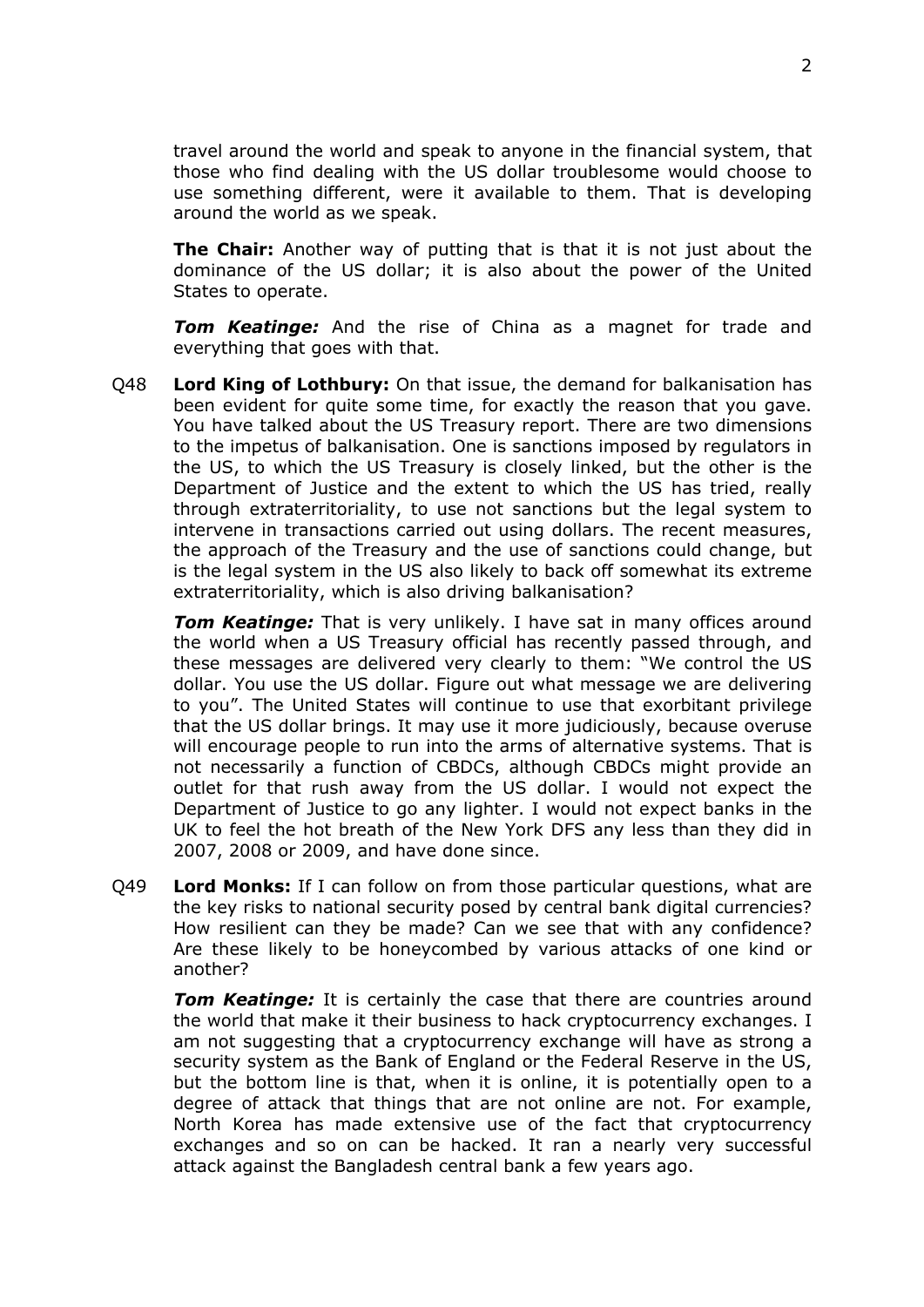When it comes to taking payments and money online in this way, we need to be very cautious. That being said, an awful lot is already accessible to hackers and the like. When the ATM network of a bank in the UK goes down for an afternoon, it is catastrophic, so we need to think very carefully about whether we are opening ourselves up to additional vulnerabilities, and we need to foresee those. Part of this phoney war that is going on at the moment in the CBDC world is countries figuring out the technological answers.

This is an example not from me but from a fellow academic in Washington, who made a very good point: people remember the Ford Model T. It was not necessarily a good car but the thing that made the Ford Model T was the way in which the conveyor belt technology was embraced. At the moment, people are trying to work out what the right rails and technologies are that could underpin central bank digital currencies, and that will probably determine who the winners are. It will not necessarily come from China or the United States; it will come from the best technology underlying it. What we all need to be thinking about now is the technology that we need, and that includes the necessary security. It does open us up to vulnerabilities if we are not careful.

**Lord Monks:** We will ask you a little later about competitive digital currencies and what effects they may have, but it seems that, looking at the situation, you cannot have a lot of confidence in the technology—in many possible uses of central bank digital currencies—that they will not be vulnerable. What is the worst-case scenario that could develop?

*Tom Keatinge:* To answer the first part of your comment, that is why you hear some commentators saying, "Look, it's fine. We can catch up". I am not sure that catching up will necessarily be as easy as we think, because you have to have developed the technology, and you do not develop the technology overnight.

If you look at the way in which companies are held to ransom by hackers or at what happened to the Bangladesh bank, which nearly lost \$1 billion, but for some fat-fingered typing that got picked up, the worst-case scenario is theft of national wealth.

We will probably come on to the question of UK economic security. The City of London is a major engine of finance and tax revenue. We need to think about the extent to which we might see the City of London's influence and, therefore, profitability atrophy as a result of developments elsewhere in the world, if we do not get ahead and ensure that we have a viable offering on the CBDC front as well.

**Lord Monks:** So we cannot stand aloof.

**Tom Keatinge:** No, we cannot. It is a question not of if but of when. I know that, previously in this committee, there was a discussion: "Is this a matter of central banks trying to keep control? Do we really need a CBDC in the UK? We have a pretty well-functioning financial system here already". We have to think very carefully about this. We may not see a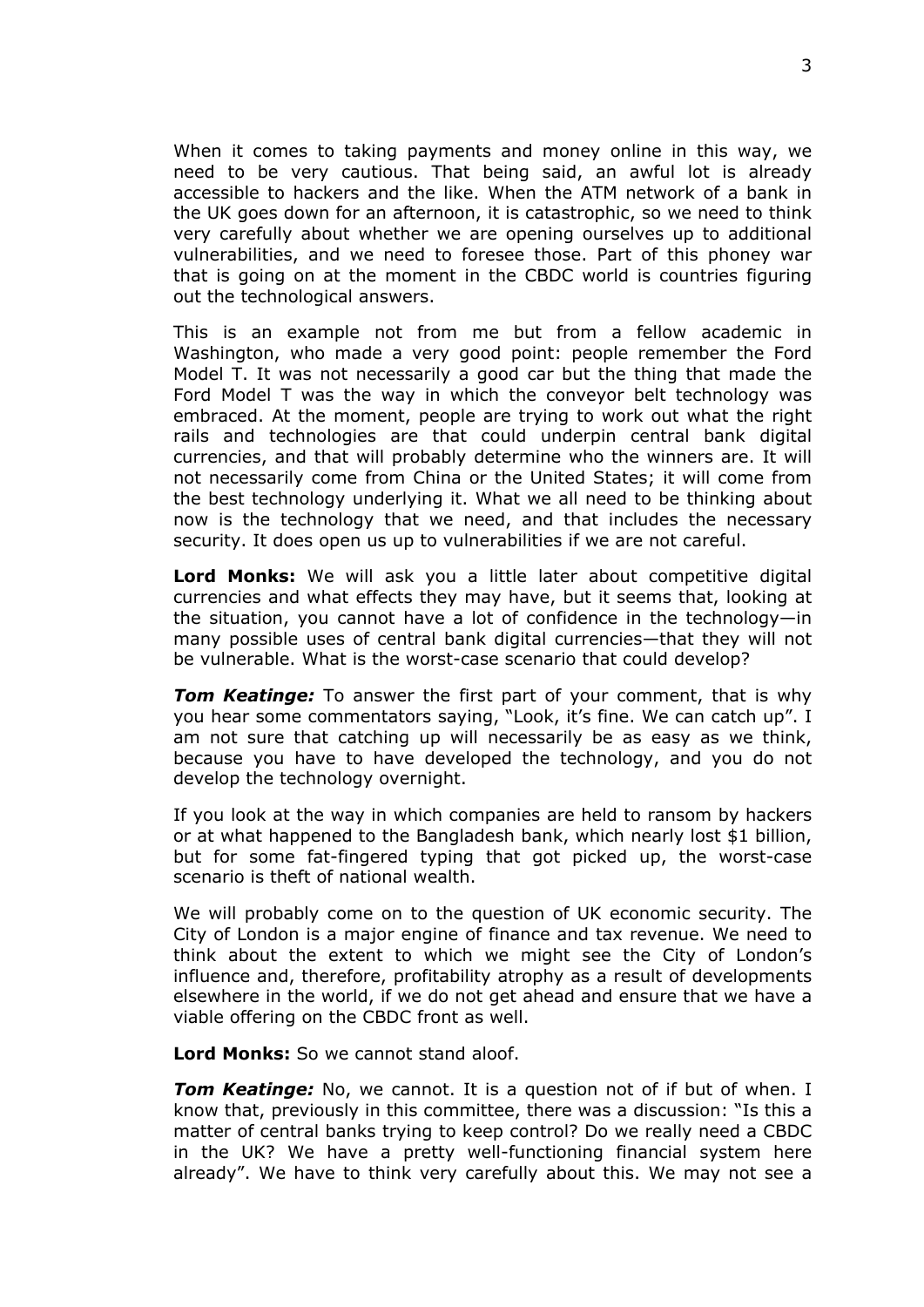problem that CBDCs can solve in this country, but other countries see problems in their own countries that CBDCs can deal with. Therefore, we need to put ourselves in the shoes of those who are developing them more rapidly around the world and consider what we could perhaps contribute to their problem, rather than necessarily thinking about what it is going to do for the UK payment system.

**The Chair:** Could I just follow up on that? When you talk about the possibility of the theft of national wealth, that is quite scary. I find myself thinking, "Why would you put all your eggs in one basket, if the risks are that you might lose all your eggs?"

*Tom Keatinge:* Why would a nation choose to do that?

**The Chair:** Yes.

*Tom Keatinge:* That is a very good question. I am not necessarily sure that that is what the UK would want to do. There are some countries that have already dollarised their economies. They have, if you like, put all their eggs in the dollar basket. An example is Ecuador. El Salvador is in the process of putting all its eggs in the bitcoin basket, for goodness' sake. There are certain countries that are, for their own very good reasons, choosing to make those decisions.

I do not think it is a decision that the UK would make. One reason is that our domestic payment system seems to work pretty well and efficiently already. What problem are we in the UK trying to solve? I suspect the answer might eventually be that we are trying to solve the problem of keeping the City of London relevant in global finance at a time when new architectures are being developed that might divorce the UK from the position of dominance that it currently has.

**The Chair:** Perhaps I should not pursue that, but one of the reasons that the City of London is so dominant is that people believe there is security, fair dealing and the rule of law.

*Tom Keatinge:* I entirely agree with that. Indeed, London has continued to grow in dominance as sterling has declined as a global currency. The question is whether new technology comes along that means that the systems, the procedures and everything that the UK offers become less relevant.

Q50 **Baroness Kramer:** To follow up on that, is there such a thing as firstmover advantage in a major economy? For example, China is certainly ahead of the pack. Is the concept also relevant when trying to keep London dominant within the global financial market?

*Tom Keatinge:* There is. I am not sure you can develop a central bank digital currency overnight. If you look at what the Chinese are doing, they are testing, testing, testing. They are encouraging brands such as McDonald's to make the eCNY available in their outlets. They are learning a huge amount as they go through this process. They may be learning things that we already perhaps think we know in the UK. I do not know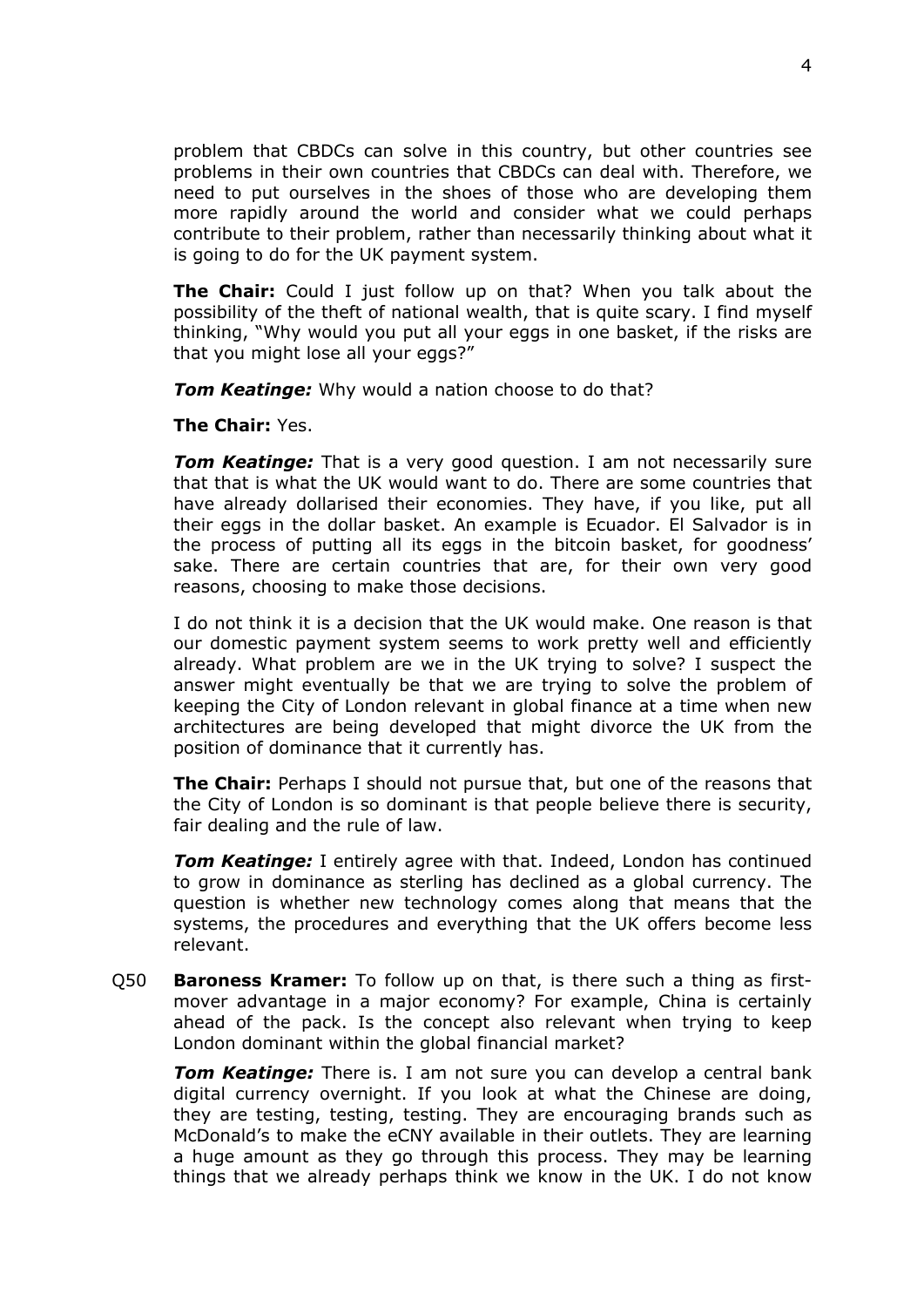what they are learning, but the fact of the matter is that learning by doing is probably going to move us forward.

If you look at the way that some of the most successful private sector cross-border fintech companies have developed, they started small and have grown, and are now multibillion-pound companies. I am just not sure that you are going to be able to take a solution off the shelf, implement it in a short time and say, "Off we go; we are in the game". You are going to have to grow and learn over time what works for your economy, what technology is going to keep you secure and all the rest.

**Baroness Kramer:** Perhaps you could help clarify this for me, because I am slightly confused. That is not your fault but mine. In order to keep London at the forefront of global finance, were you saying earlier that we have managed to do so despite the fact that sterling is less and less of a global currency, because we put systems in place ranging from the rule of law to payment systems et cetera? Those things that have kept London at the forefront could be substituted by the development elsewhere of central bank digital currencies, stablecoins or whatever.

**Tom Keatinge:** I do not want to paint a Cassandra picture that means that the City of London will become irrelevant overnight. There was that sort of talk around Brexit, for example, yet things still seem to be going reasonably well. My point is that London has offered processing, systems and things such as the rule of law that appeal to those trying to conduct finance around the world. If we start to see, as you are already beginning to see trials of, for example, China and the UAE hooking up early-day CBDC activity, maybe that starts to remove the need for London. Does London become disintermediated in global finance as time goes on? Again, this is not going to happen overnight, but will we turn around 10, 15 or 20 years from now and go, "Well, London is not what it used to be, partly because of this process of disintermediation"?

**Baroness Kramer:** Would a sterling central bank digital currency delay, deny or offset that, or would it have a temporary impact?

*Tom Keatinge:* I am not sure that a sterling central bank digital currency is necessarily going to be the silver bullet answer. Not that long ago, we were talking about what role London should be playing in clearing Chinese yuan transactions, for example, or raising funds in foreign currencies. I spent 20 years in investment banking and capital markets, and I saw plenty of ways in which London was very creative in doing things in the capital markets that were not obviously of any interest to the UK, apart from the fact that the brains and the capital were here to conduct those transactions.

What is the City of London doing to ensure that it remains relevant to whatever central bank digital currency market develops? That is a question that we should ask ourselves, rather than whether we need a Britcoin that is going to rule the waves and be the global currency of choice. That is not going to be the case.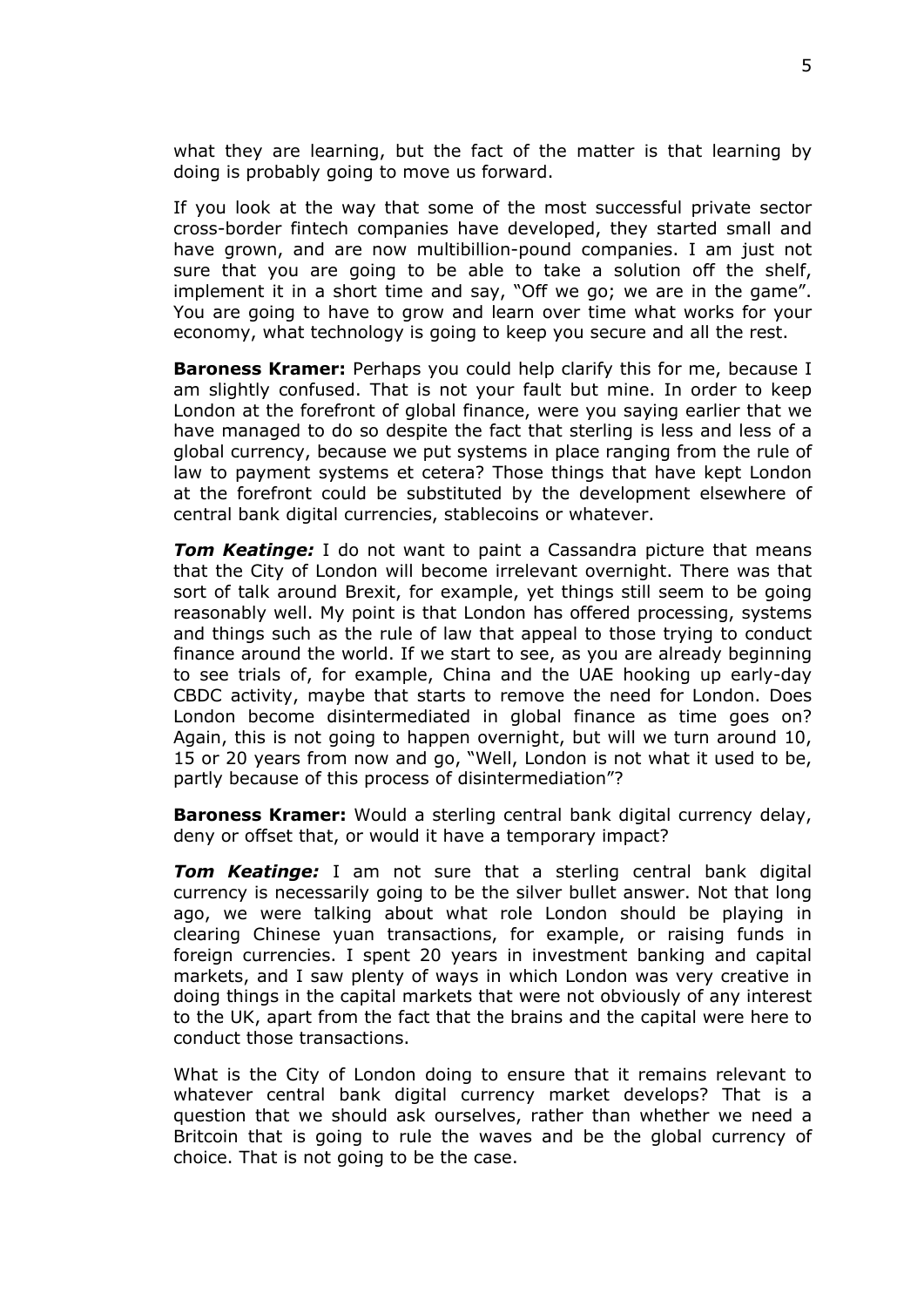**The Chair:** Following up on that, are you saying that, to protect the City of London, you would need to have a wholesale system rather than a retail system?

**Tom Keatinge:** From a security perspective, it is the wholesale side of this that concerns me: the ability of countries to communicate financially between each other without the need to transact through the US dollar or to necessarily use the systems that are in London. We need to think about how London is relevant to that kind of ecosystem that is going to develop.

There is a phrase that people like to use on the internet about walled gardens. Facebook is a walled garden. You can live your entire life in Facebook, if you want to, without having to use any other bits of the internet. We need to make sure we are inside that walled garden of whatever is developed in intra-central bank payments in the digital world in the future.

**The Chair:** There are quite a few poisonous plants in that walled garden. Could I just ask you, because I did not quite understand the point, about the Chinese and McDonald's, where you were arguing that the Chinese were using systems to learn? Should the Bank of England be doing that?

*Tom Keatinge:* At the moment, China appears to have a twin-track focus. The wholesale cross-border relationships that they are building with places such as the UAE are one. The second is the use of central bank digital currencies on the retail front. That is where I referred to McDonald's.

**The Chair:** I am sorry to interrupt you but I thought you were saying that they were learning on the job.

*Tom Keatinge: They are, correct.* 

**The Chair:** So my question is whether the Bank of England should be thinking along these lines.

*Tom Keatinge:* It should be asking itself whether there is learning to be gathered from doing that and from running those kinds of pilots.

**The Chair:** If it asked you to answer that question, what would you say?

*Tom Keatinge:* I would say yes, because we need to learn what this would mean for our retail financial services industry, just as the Chinese do. We may choose to dismiss it at that point, I hasten to add.

**Lord King of Lothbury:** Let me leave to one side the domestic arguments for and against what is called a central bank digital currency it is not a currency in any sense, but a technique for making payments and just look at the international side. Leave to one side what you might think of as the typical role of the City of London, whether in merchant banking, providing advice or facilitating transactions, and just stick to payment systems for the moment. This comes back to what you said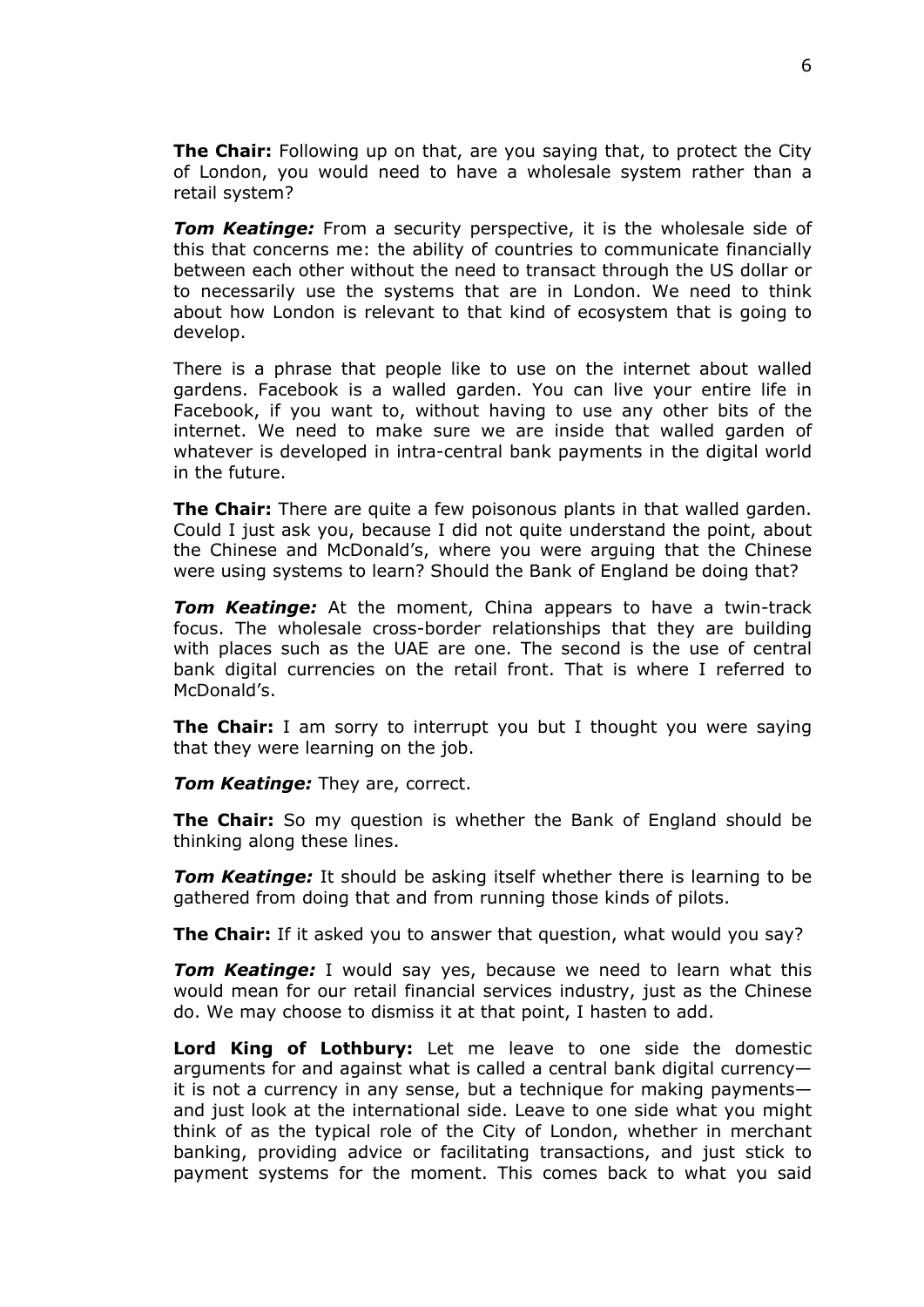earlier about balkanisation.

At present, all the international payments in the world go through SWIFT. There is a lot of resistance to that, because of the ability of the Americans to access SWIFT. The fact that many of those transactions are in dollars is just another reason why people would like to develop an alternative to SWIFT. People are debating and discussing that. That seems to me the biggest threat to the current method of making payments and to the governance of that payment system, which is dominated by the G10 central banks.

What is the role of a central bank digital currency developed in other countries overseas in connection with people pursuing new payment systems or alternatives to SWIFT through which international payments and transactions will be made?

**Tom Keatinge:** As you know better than I do, SWIFT is a messaging system, and so there is a lot of work being done, again in countries that we would view as adversaries, to try to develop messaging systems that would allow banks in those countries to communicate debits and credits to each other without having to use SWIFT. SWIFT exists successfully because it offers a very efficient service. The question then is whether there could be other ways of communicating those debits and credits between banking systems.

How might a UAE-to-China central bank digital currency tie-up work? It could well be used as a way of balancing accounts between countries. It could use the underlying technology. It could be used for transmitting the messages between bank A and bank B in the different countries as well. If I was in the fintech world, I would say that the SWIFT model is ripe for disruption.

The technology that comes with developing CBDCs may well bring with it other benefits and changes that perhaps we are not focusing on at the moment. It could well be exactly what you are talking about, which is another way of communicating those messages currently carried by SWIFT.

Q51 **Lord King of Lothbury:** Would this lead to alternative payment systems for international payments being generated that were driven not solely by technology but also by what used to be called politically motivated people—groups of countries saying, "We don't mind having a slightly less efficient system, but no one can access it; no one knows what these payments are about"?

*Tom Keatinge:* That is very probable. That feels to me like the direction we are going in. Going back to the discussion about sanctions, in some cases it is politically motivated. In others, it is motivated because the route that you normally use is being blocked by banks refusing payments in New York or wherever.

**Lord King of Lothbury:** What should the role of the UK authorities be in trying to influence these developments?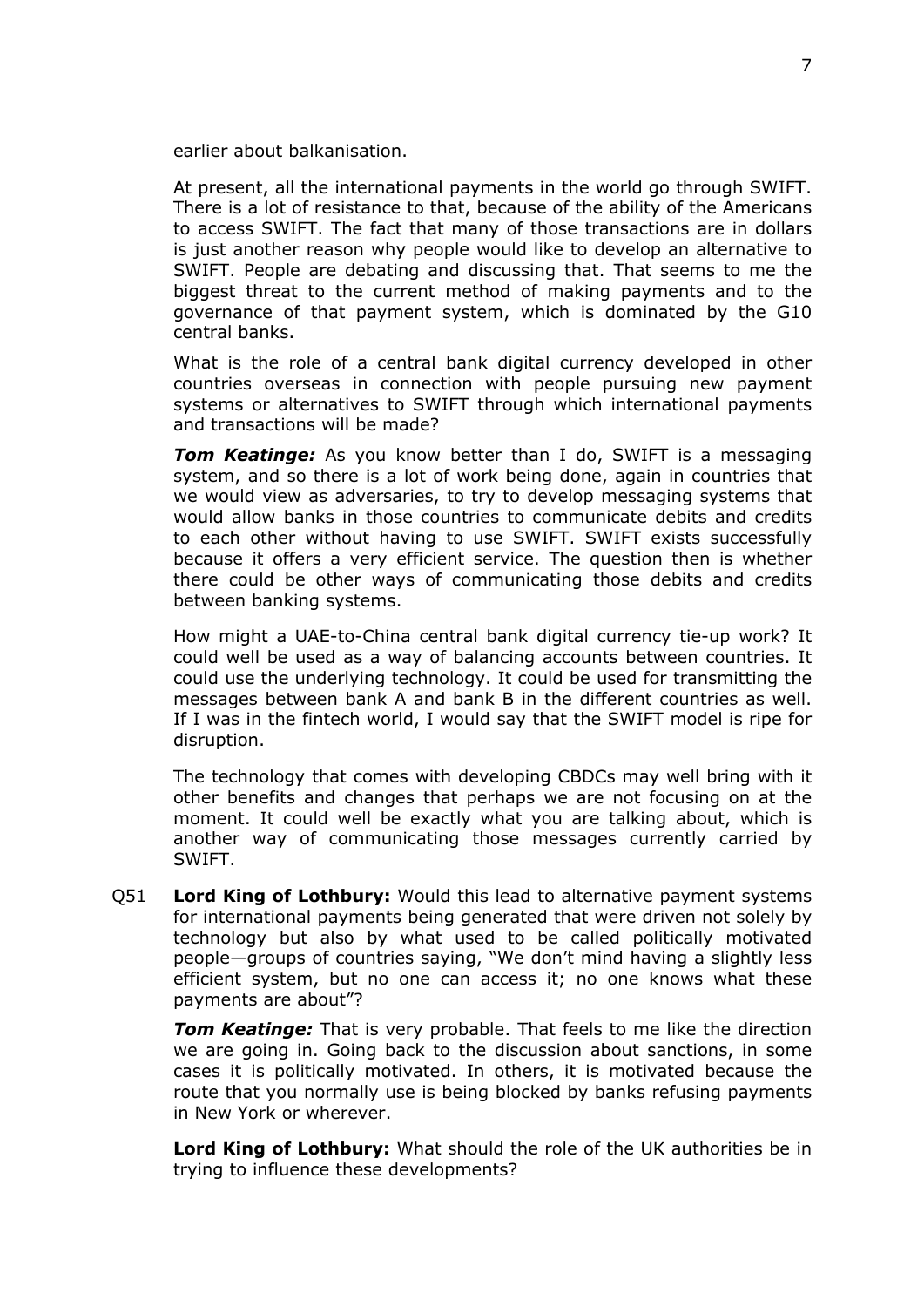*Tom Keatinge:* Not to go back to the City of London, but the UK is an influential player in the financial landscape. The UK has a role to play in trying to keep the international financial system as cohesive as it is. This fragmentation that we face is a risk. Countries may end up finding that they have to choose: "Do you want to be part of the Chinese walled garden or part of the United States walled garden?" To some extent, that is already possibly happening.

I would like to see the UK out there, taking a leadership position. The financial system should be a common good and it has become a battlefield, to some extent, in recent years, which is not good for anybody. It is certainly not good for the United Kingdom.

**Lord King of Lothbury:** Is there any prospect of countries coming to an agreement on a common framework for these payments together with standards for security that would ensure privacy of transactions that every member country could genuinely rely on or trust, or are we going to end up in a world where we ask ourselves, "To whom would I like to disclose my payment—the US or China?"

*Tom Keatinge:* I fear the latter. A place where the UK could take leadership is in whether we could agree, through the BIS or some other body, a common standard on how these are going to be developed. At the moment, everyone is doing their experimenting and, at some point, I would hope that that would come together and we could agree a common standard. Maybe that is a role that, as one of the leading global financial centres, the UK could play.

I fear that we are heading more in that direction—"You're either in our club or in someone else's"—and that that will proliferate, rather than a consensus, but maybe the UK should be trying to develop that consensus.

**The Chair:** Just following up from that, if you had states using their central bank digital currencies for illicit purposes, and the kind of framework that you are describing, what kind of sanctions could we apply to them?

*Tom Keatinge:* You already see that occurring to some extent, because there will be countries that, for example, want to import Iranian oil, certainly contrary to US sanctions and, at times, international sanctions. They will do that through a barter system or through some way that does not require them to use the international financial system.

Were that to occur, the US will always have the ability to issue sanctions, and those sanctions still have a good degree of bite. When that activity is taking place and yet countries can operate without needing to touch the US dollar, again we shall see a deterioration and disintegration of some of the norms that have held together international security in past decades. What will you be able to do? Potentially nothing, other than choosing not to trade with them because you say that they are an illicit actor.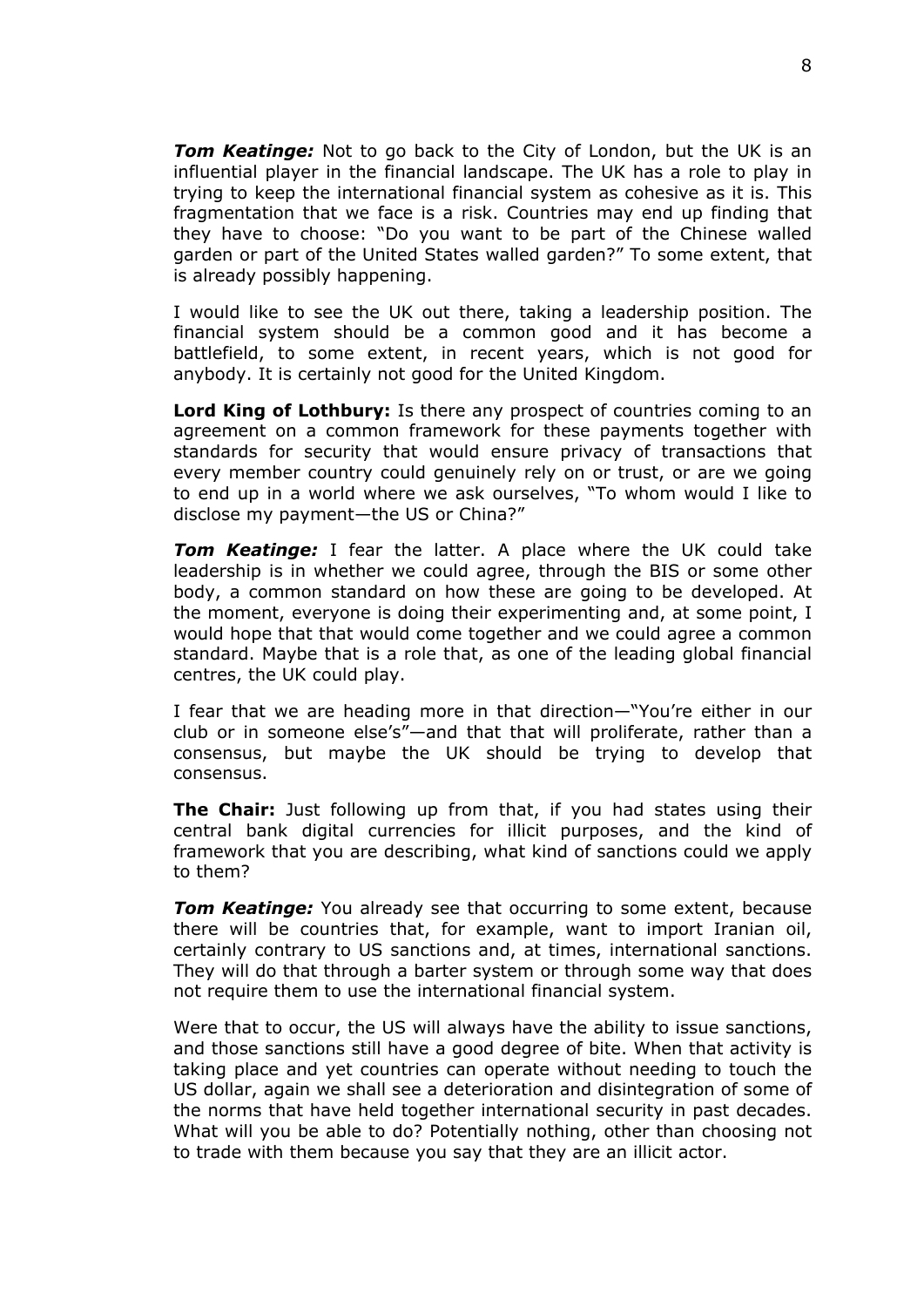**Lord Monks:** How do you stop your own citizens using a digital currency, particularly if it extends to the retail area, where it seems to me people can then choose which digital currency they use? Am I right in thinking that I could decide to make my payments in digital euros or digital dollars?

*Tom Keatinge:* It will depend entirely on the technology. The one thing about a digital currency is that, depending on the how the technology works, if we are just doing it peer to peer, I can come to you and say, "Look, I'm going to pay you in whatever currency I've got on my phone this afternoon". If it is being managed more centrally, there will be much more control over it. I know you have had quite extensive discussions previously in this committee about that. It will depend enormously on which systems people end up deciding to go for.

Q52 **Lord Monks:** That begs a big question about whether there are systems that would allow that. Would they be likely to be a feature of the systems or is it something that people would try to close off right at the start?

*Tom Keatinge:* It will depend on how authoritarian the regime is in wanting to control what its citizens or those in its country do with the CBDC that it issues. I cannot imagine that being something that the United Kingdom would do, but I am sure that there are countries around the world that perhaps would want to exert that sort of pressure.

**Lord Monks:** Can you see a world of competing digital currencies, with certain countries issuing ones with very little regulation, and others trying to do things very properly and so on, with the risk that the loosely regulated ones would undercut the properly regulated ones?

*Tom Keatinge:* I have to say I have not given thought to that form of currency war, but there certainly may be situations. We know that countries adjust interest rates and the like to affect the way they receive direct investment and that sort of thing, so I could see that spill over into the central bank digital currency world. Whether the argument will be that "our central bank digital currency is less monitored than their central bank digital currency", it is too early to say.

**Lord Monks:** How might a digital currency be used to help tackle money laundering? I know that it is quite a big problem at the moment, but is it going to get bigger under a central bank digital currency?

*Tom Keatinge:* Again, this will depend on what the underlying technology and process is. If you run your central bank digital currency as an all-seeing eye, there is the possibility that that will help tackle money laundering, but I am not suggesting that cash is going to disappear, so there will still be plenty of avenues through which people can launder money if they want to.

There is no doubt that there is plenty of money laundering in the formal financial system but, over the last 10, 15 or 20 years, there has been a good degree of displacement. That displacement will always occur, so there will continue to be money service businesses, Hawala and art. All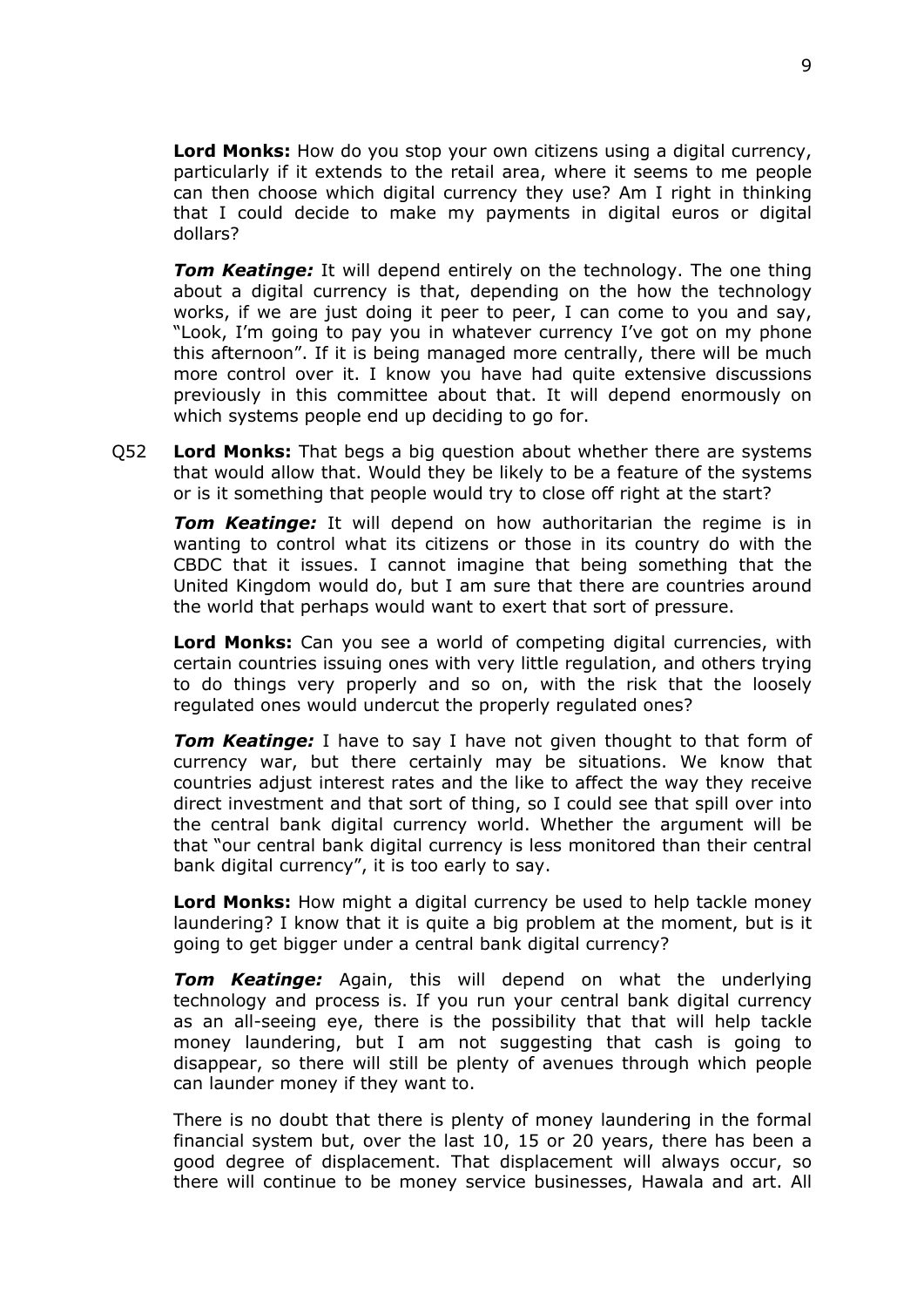the tools of money laundering will still exist, and it is not as though we are getting rid of those. We are just going to create a new form, not of currency but of exchange, that might be monitored more easily, but we will not be getting rid of other traditional tools.

**Lord Monks:** As a final question displaying a little bit of my own ignorance, could you describe to us what a retail digital currency would be? Can I use it to go into Tesco and buy my groceries?

*Tom Keatinge:* If that is how it is designed, then yes. Just in the same way as you can walk in with a £20 note and pay, that will, essentially, be what you have on your phone or whatever device you are using.

**The Chair:** I am quite struck that when we ask, "Could this horrible thing happen?" or "Could this go wrong?"—I am not directing this particularly at you—the answer, invariably, so far in this inquiry has been to say, "It depends on how you design the system and how it would operate", which is fair enough. If you look at how the Government are looking at central bank digital currencies, are they doing that in a joined-up way? I am thinking of the Treasury, the intelligence services, the Home Office et cetera.

*Tom Keatinge:* I wrote last year about the lack of an economic security strategy in the UK. One of my points was that it is not obvious to me that there is a central drive to understand all the different limbs of economics and finance that impact on the UK. The simple answer to your question is no; I do not think there is.

**The Chair:** Do you not think that is rather scary?

*Tom Keatinge:* Yes, I absolutely think it is scary. If you read the integrated review or other documents that come out from this Government and other Governments, we lack an understanding of the way finance is used against us. Whether it is purchasing adverts to try to influence elections or whatever it might be, the bottom line is that finance is a weapon that can be used against us, just as it is a tool that we can use to trade around the world or, through sanctions, to try to restrict adversaries. We are an open economy, and the Government celebrate that, but if you are an open economy you had better be prepared to deal with the kind of inbound threats that might take advantage of that. I absolutely think that that is scary, yes.

Q53 **Baroness Kramer:** You talked about the importance of establishing some international norms for best practice and security concerns. Is it your case that, for the UK to play a role in that of any significance, it needs to be well ahead in terms of developing a central bank digital currency and going through that process?

*Tom Keatinge:* It needs to be a credible voice, and you cannot be a credible voice unless you can point to what you have done, what you are doing and what you have learned, and have the experts sitting there who can talk about the UK's experience. We cannot fall back on saying, "Well, we're a global financial centre; ergo we are entitled to a seat at the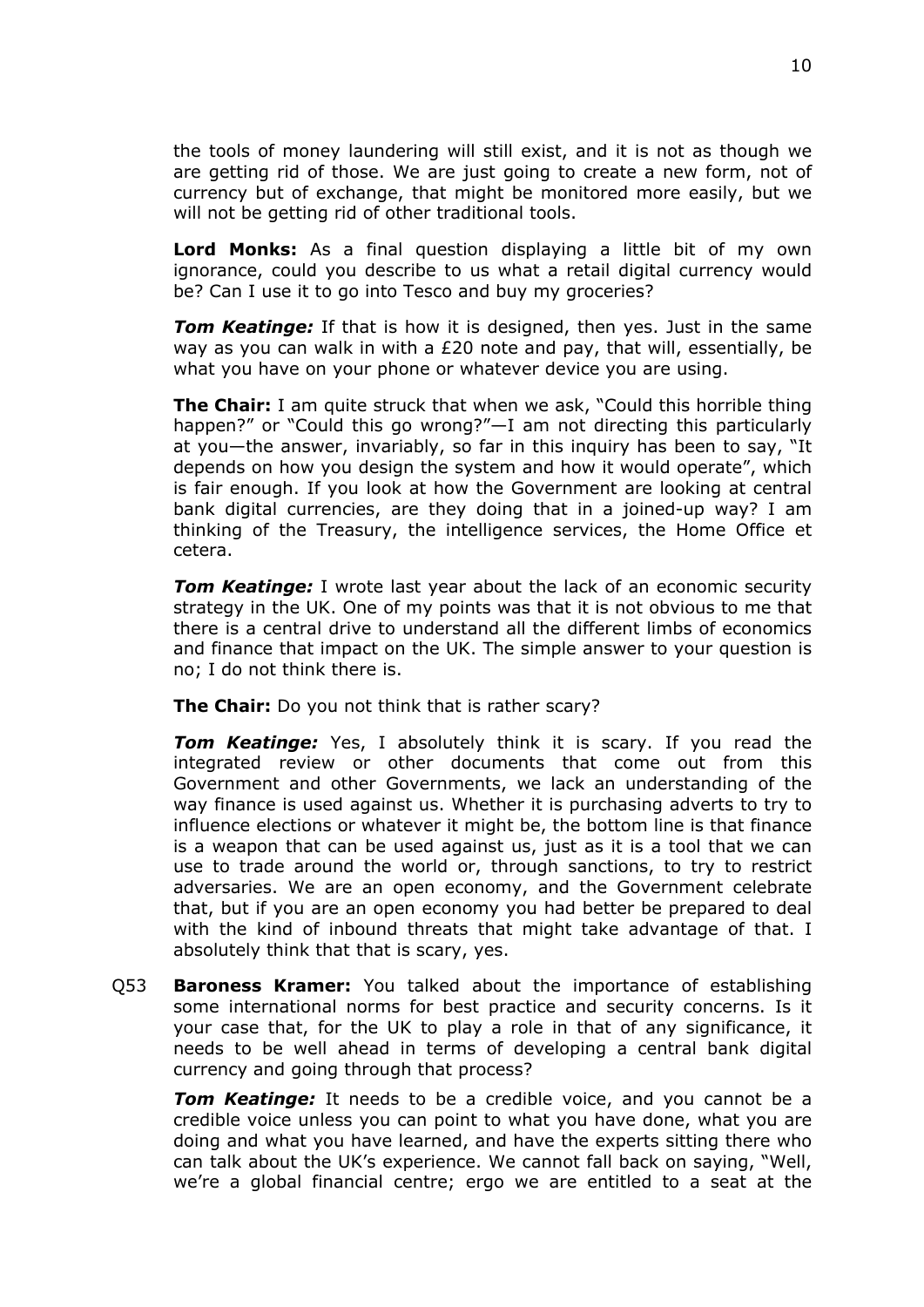table". I am not sighted in detail on what is going on at the Bank of England, but the UK is contributing to what is going on at the BIS. A lot of the standard-setting, one would expect, would come through the BIS, and the UK is an active member of that, but we need to develop the expertise, so that we can be credible, for sure.

**Baroness Kramer:** Is it your perception, when you look at the discussions from the Bank of England and others, that we are doing this in a very inward-looking, belly button, insular way, looking at our own payment system and whether these would advantage, for example, retail clients, when we should be taking a completely different view, looking outward and thinking of this primarily as part of an international framework?

*Tom Keatinge:* Both are going on. I have been involved in conversations where people are clearly thinking about what threats to national security these developments might throw up. I would suggest that the UK could move more quickly, visibly and energetically on this issue. To answer the previous question, that includes a joined-up approach—sorry for the cliché.

The UK has gone through a situation over the last two or three years where it needs to rethink how it is going to use finance to continue to project global Britain or to underpin the trade deals that it wants to do. Certain banks are removing themselves from parts of the world at the same time as the Foreign Secretary and others are going to these countries and saying, "We want to do trade deals with you". What is your strategy for using the financial power that the UK has to continue to be relevant on the international stage? That is a question that is unanswered.

**The Chair:** Just thinking about China and us, does China have a comparative advantage because it is less fussy and much more relaxed about issues such as surveillance and identities than a liberal democracy such as ours? Does that give it an advantage in pursuing a central bank digital currency?

*Tom Keatinge:* I am not sure whether it gives it an advantage in the areas that I am thinking about, which are the wholesale, international connections. It might give it an advantage in developing its retail offering, but I would note that Sweden is well advanced when it comes to central bank digital currencies, and we would probably respect the Swedes when it comes to personal privacy and all of that.

Their disregard for personal privacy might help the Chinese deal with, for example, money laundering, corrupt individuals, monitoring people's habits and all that sort of stuff, and they may well gain valuable data from that. When we think about international security, I am not sure that that is necessarily—

**The Chair:** I am just thinking, in order for wholesale to be secure, whether that implies that you need more surveillance.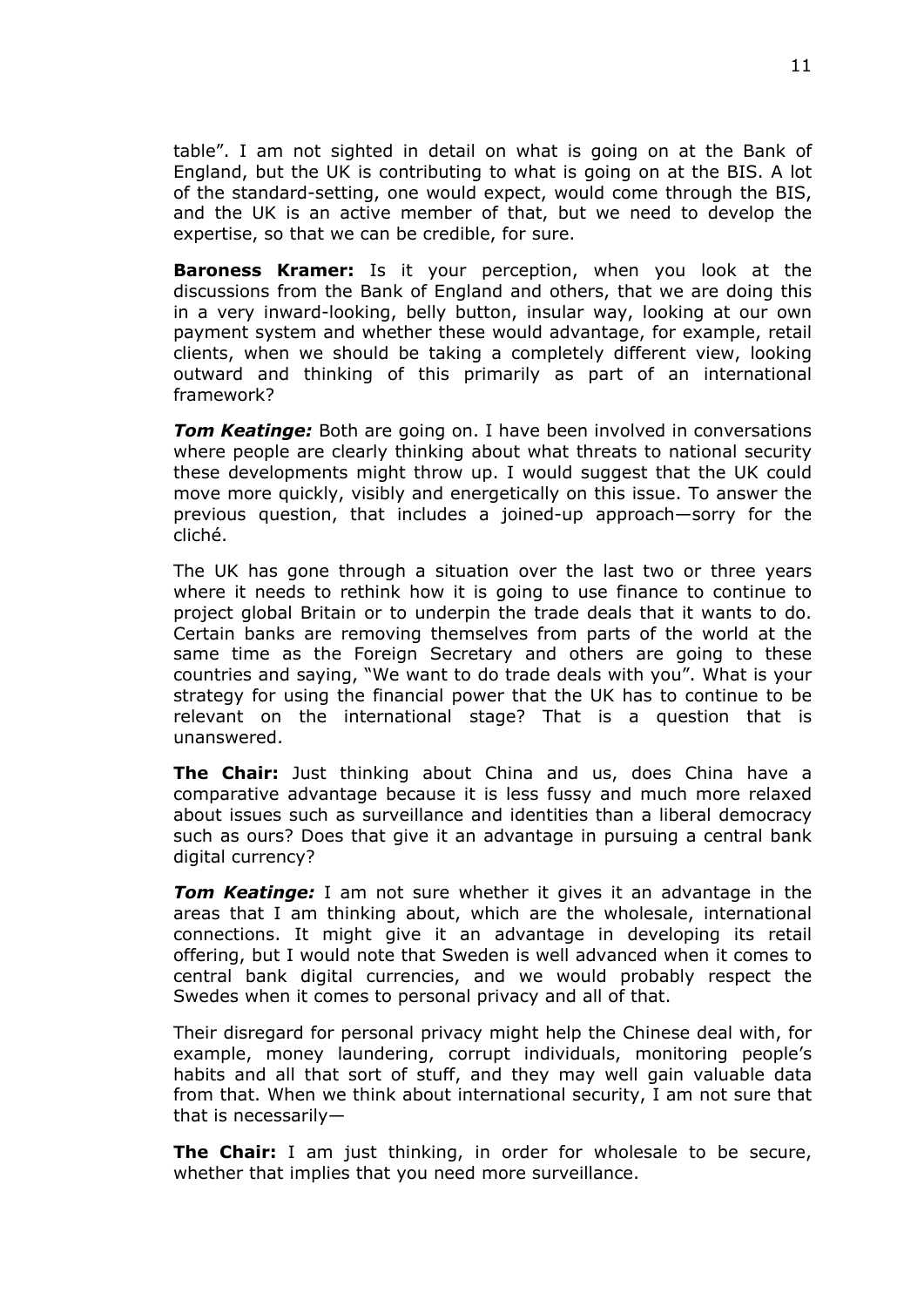*Tom Keatinge:* Again, it will depend on the technology. Sorry to use that answer, which I know is frustrating you, but it will depend tremendously on what technology we use.

**The Chair:** It is not frustrating me. You are giving a perfectly sensible answer to a question. What is frustrating me is that there seem to be so many risks here, and it is not obvious that they are being looked at in the context of the areas that you have already covered.

*Tom Keatinge:* You make an extremely valid point. If you look at the cryptocurrency world and the massive variation in security and governance around all the different cryptocurrencies that have been developed, that shows you just how varied the landscape could be when we start thinking about central bank digital currencies as well.

Back to the point that was made earlier, an important recommendation to make would be that the UK needs to be in the vanguard of setting international standards for whatever CBDCs come along. That is not how they operate, but the fundamental principles that govern the development of CBDCs.

**Baroness Kramer:** The early proponents of cryptocurrency saw this as liberating trade and stimulating economic growth by removing some of the heavy hand of legacy payment systems and bureaucracy, but the fragmentation and balkanisation that you are talking about feels as though it pulls very powerfully in the opposite direction. If we do not get a grip on this and establish international standards that permit interoperability, are we seriously at risk of creating something in the range of an economic crisis at its worst?

*Tom Keatinge:* I do not know if we are at risk of creating an economic crisis, but certainly the integrated global financial system that we know and have known over the last 20 years or so will look, or could end up looking, very different. It is the ingenuity of the private sector and of these fintechs that has driven organisations that are, as I say, now worth billions of pounds on the stock market. They started because the system was so inefficient, and moving money between the Baltics and the UK was something that cost a lot. Therefore, they decided, "We're going to figure out how to do that more cheaply". I worry that the developments we are seeing will create barriers that we have spent the last 20 years trying to get rid of in international payments.

Q54 **Lord King of Lothbury:** I want to go back to the question of security and resilience, particularly in respect of international payments but perhaps more widely too. The advent of digital technology has clearly changed the risks involved in the operation of the financial system. We do not get any good old-fashioned bank robbers any more. They seem to have disappeared.

**The Chair:** There are plenty of masks.

**Lord King of Lothbury:** Yes, but not over the eyes. Now it is much more to do with digital security. If you were put in charge of a review body on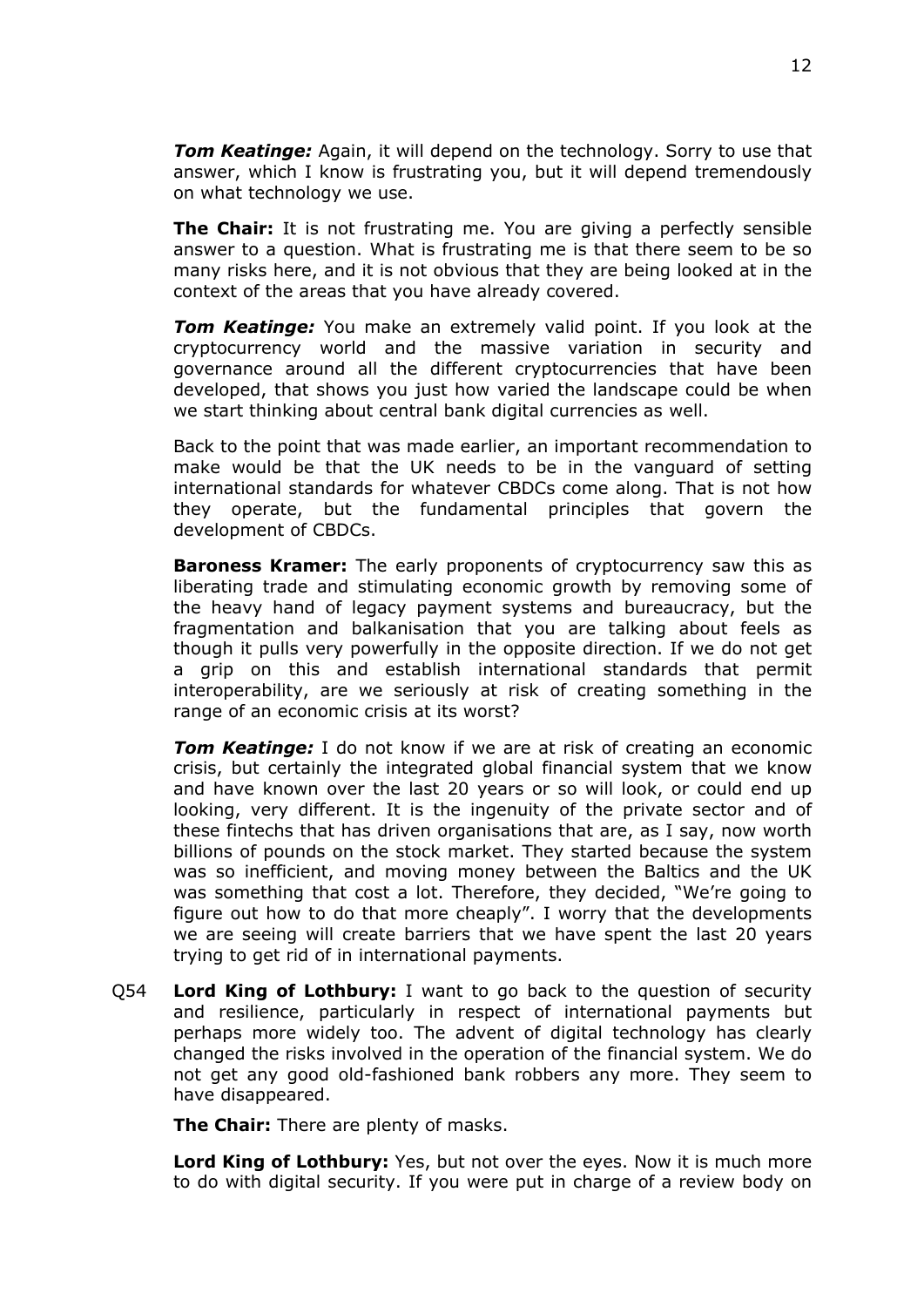digital security of the UK financial system, would you think that central bank digital currencies are a new source of risk, a means of mitigating risk, or something that is only a small part of the risks that exist in the current system?

*Tom Keatinge:* They have to represent a potential new source of risk, if only because they will represent something new. Could they contribute to resilience? Yes, depending on the design. Again, you will be far better placed to judge this than I am, but what we should not do is introduce CBDC because everyone else is doing it. Someone referred previously to this fear of missing out. That would potentially be cataclysmic and we probably would face the possibility of creating something that adds risk. Might we be making existing systems more efficient? Yes, possibly, so we might be taking more risk out of the system, but at the moment it is not clear to me that we have thought through those pros and cons.

Frankly, we should be looking at the financial system and asking, "Where does it need to be improved? Let's improve that". CBDC may be something that helps that improvement, but I sometimes wonder whether the CBDC is being presented as a solution without figuring out what problem we are trying to solve.

**Lord King of Lothbury:** This goes to the point that the Chair raised earlier around retail versus wholesale. One of the tendencies after the global financial crisis was to say, "Here are some things where we saw risks, so let's change the way in which systems clear". But then you concentrate the risk in one point somewhere else and it is not obvious that that is safer.

The risk here, if you had a retail central bank digital currency, is that you would be concentrating a lot of the risk in one particular digital system the computer systems of the Bank of England. Although I have great respect for the computer systems of the Bank of England, to say that they will never, ever make a mistake is going too far.

There may be merits in diversifying and having lots more nodes through which transactions are channelled, so that, if one of them goes wrong, it is not the entire system that goes down. That is very much what we have today, with the Bank of England dealing with the banking system, and the banking system dealing with individuals. I just wondered whether you had any thoughts from the security perspective on that choice.

**Tom Keatinge:** This is where I was going when I was saying that perhaps CBDCs could end up making improvements in efficiency in the current system. I would favour tokenisation: the model where the banking system continues to play the role that it plays. In the UK, we already have that very efficient system, where the Bank of England is dealing with the commercial banks. Would CBDC make a huge difference? I do not know.

I definitely would not want to see concentration of risk, because, yes, the Bank of England might have good security systems, but the North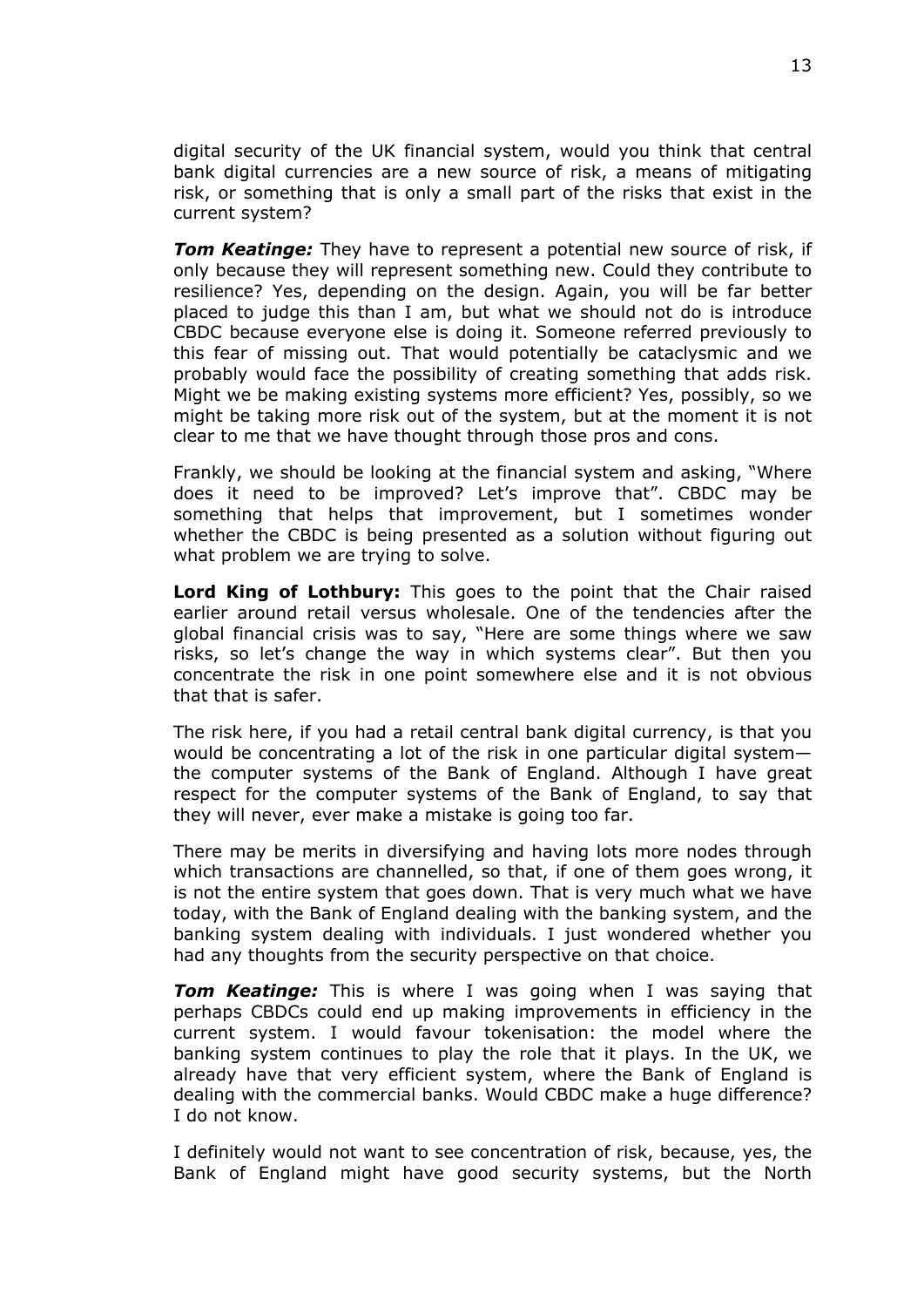Koreans have proven very good at getting around some of the best security systems. Putting all our eggs in that one basket would be very unwise.

**The Chair:** There is also the point that we do not know where technology will go with quantum computing, and the ability to undermine existing systems could be enhanced.

*Tom Keatinge:* Absolutely, 100%—and what vulnerabilities are we opening ourselves up to in the future?

**The Chair:** It is quite hard to reverse.

*Tom Keatinge:* Correct.

**Lord Monks:** There is another dimension to the issue. We are talking about central bank digital currencies, and that is the scope of our investigation in the committee, but we are aware of the bitcoin-type development and the fact that Facebook and probably others as well are thinking of establishing their own digital currency, for want of a better word. How do you see the relationship between these privately run digital currencies and ones that will be run by a central bank?

*Tom Keatinge:* If I was a central banker, I would look at the way in which control is seeping away from me and be somewhat alarmed. I have not studied the extent to which private digital currencies or cryptocurrencies could impact financial stability, but I was there on the trading floor at JP Morgan when I saw money market funds, which were never going to lose their value, suddenly start to lose their value in 2007 and 2008. I can very easily see exactly the same happening with stablecoins. Suddenly, you discover that what you thought was a stablecoin is far from a stablecoin, because you end up with a run on the stablecoin and a demand that it cannot meet.

I might be being unfair here, but some of the motivation for all this energy around central bank digital currencies might come from thinking, "We need to come up with something that looks as cool and as smart as that stuff being developed in garages across the UK, the US and elsewhere. What can we learn from that?" I would be very concerned about the way the private digital currency market is going, if I was a central banker, because it is running out of your reach, if you are not careful.

**The Chair:** So what would you do about it?

*Tom Keatinge:* Organisations such as the Financial Action Task Force are trying to introduce regulation to, first of all, try to regulate the financial crime risks related to those. I watch with interest what is happening in the US around some of these stablecoins, which I think should be regulated like money market funds. That is what they are, so the international community should be very quickly getting its arms around the market risks of things such as stablecoins.